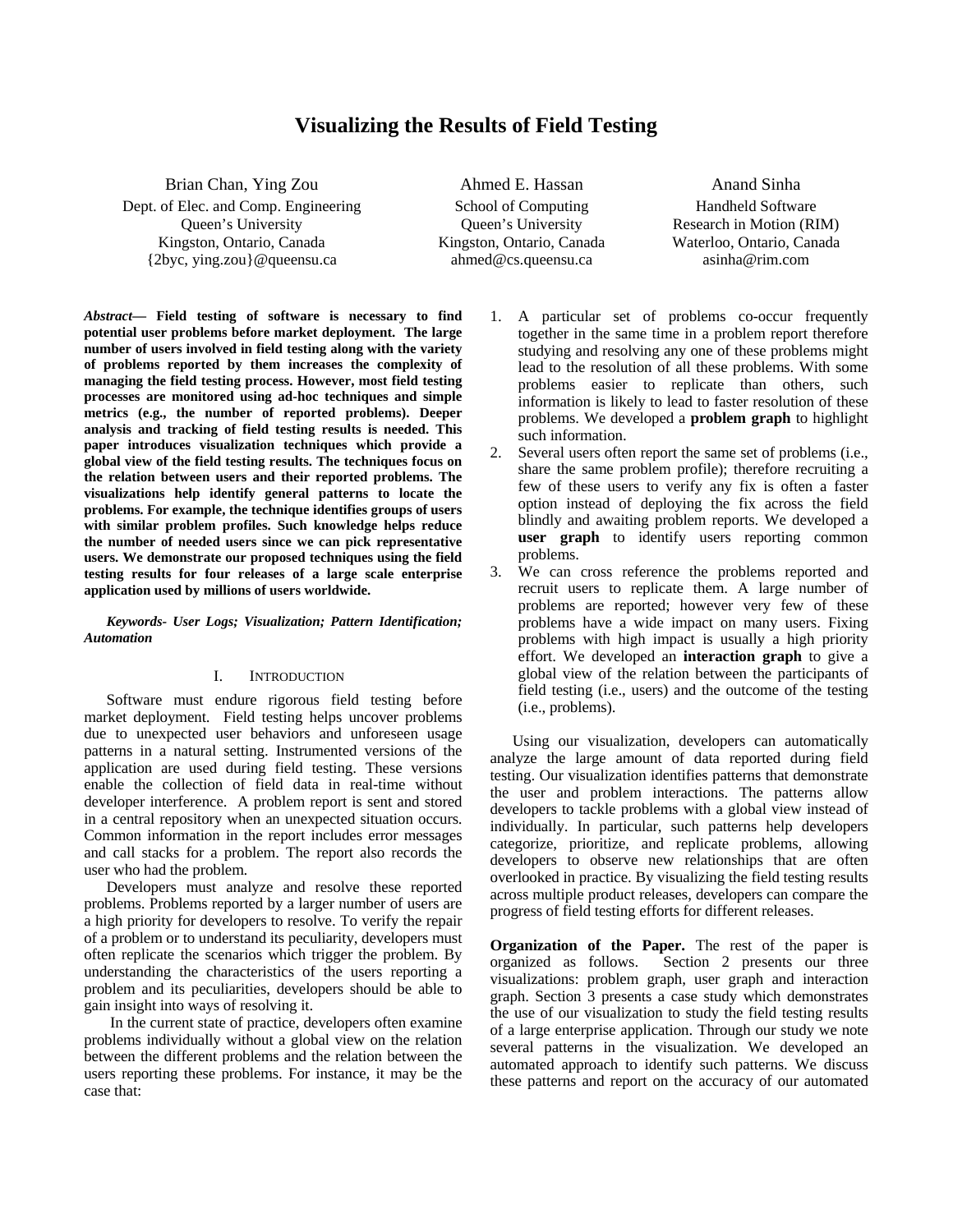approach. Section 4 discusses related work. Finally, Section 5 draws conclusions and discusses future work.

#### II. OUR THREE GRAPHS FOR FIELD DATA

In this section, we introduce the three types of graphs that are produced from the field data. Our graphs could have as a node: a problem report, a user, or both. The edges in our graphs are based on different types of relations between the nodes. For example, an edge between two nodes in a problem graph indicates that the two nodes (i.e., problems) co-occur frequently together in a report. While an edge between two nodes in a user graph indicates that the two nodes (i.e., user) frequently report the same types of problems. Due to the large number of reported problems and users in field testing, we cannot simply show all the edges and nodes. Instead we must filter them. In the following subsections, we present our three graphs in more detail. We discuss the filtering process after the presentation of the three graph types.

# *A. Problem Graph: Visualizing the Interaction among Problems*

Developers often tackle field problems on an individual basis – overlooking the possibility that certain problems may be interconnected. For instance, one problem reports that the disk is full, while another problem reports that the application fails to write to disk. Both problems can occur independently for different users or together for the same user who attempts to write to a full disk and triggers both problems. If the write-failure problem reports were sparse, developers might have a hard time to capture and fix the write-failure problem. However if developers can determine that this rare write-failure problem co-occurs frequently with a disk-full problem, developers can use the disk-full problem to better understand the write-failure problem and resolve it in a timely fashion. This situation occurs often in large complex applications, given the different coding and reporting standards followed by various groups. By flagging relations between problems, we can overcome the fact that some reports might be sparse or that some reports are harder to reproduce or investigate.

In a more complex situation, each occurrence of an error may trigger a different, yet often limited, number of problems. Such an error is often due to the use of an uninitialized field or timing/race conditions. When a user encounters the error several times, various problems associated with the same error can be reported by the same user in different occasions. Identifying the problems reported by the same user helps developers capture the common cause for the problems, and fix all the problems at once.

Finally, another type of problem co-occurrence happens when a single error leads to a cascade of related problems. For example, a problem, caused by an error in the code that reads data from the network, would often lead to multiple problems triggered in the subsequent execution of the application (due to the network-read errors). In an ideal situation, such problems would have been reported as the same type of problem. However, all too often the errors might manifest themselves as different problems. For example, an error to read from a network might manifest itself as the handling of a NullPointer problem, and the subsequent problems are reported as out of bound processing. The aforementioned situations highlight the importance of studying field problems together instead of individually. By interlinking problems, developers might discover unexpected yet important relations between problems during the field testing process. The problem graph establishes such interlinking among problems.



Figure 1. An Example of a Problem Graph

The problem graph is an undirected graph,  $G_{Problem}$  =  $(V_P, E_P)$ . The set of nodes,  $V_P$ , of the graph contains a set of problems (i.e., *P*) reported in the repository. We consider problem reports to be the same if they have the same call stack recorded when the problems are triggered. The set of edges,  $E_P$ , contains undirected edges,  $e_{ab} = \langle P_a, P_b \rangle$  if problem  $P_a$  and problem  $P_b$  are reported together by one or more user. Each user reports both problems (i.e.,  $P_a$  and  $P_b$ ). If a large number of users report the two problems together, then we believe that such a relation needs to be highlighted to developers for further investigation. The graph is designed so that only nodes with a direct edge have a relationship. For example, the interconnected nodes  $P_1$ ,  $P_5$ and  $P_6$  indicate that all three problems have been reported although not necessarily all together. Moreover, there could have been three different users reporting each pair of problems (i.e.,  $\{P_1, P_5\}$ ,  $\{P_5, P_6\}$  and  $\{P_1, P_6\}$ ) or one user reporting the three problems together (i.e.,  $\{P_1, P_5, P_6\}$ ). A problem node appears in the problem graph only if it is reported together with at least one other problem node by a user.

We add weights to the nodes and edges. The weight of a node indicates the frequency of unique occurrences of that problem among users in the field testing repository. Visually, nodes are shown as circles with the weight of a node depicted as the size of the circle. Looking at Figure 1,  $P_1$  is reported by more users than  $P_3$ . We define the weight of edges using statistical filtering techniques. We discuss it in Section II.D. Table I summarizes the definition of nodes and edges for the Problem Graph.

### *B. User Graph: Visualizing the Interaction among Users*

Given the complexity of modern enterprise applications, the usage patterns between users tend to vary considerably with users forming clusters based on their usage of the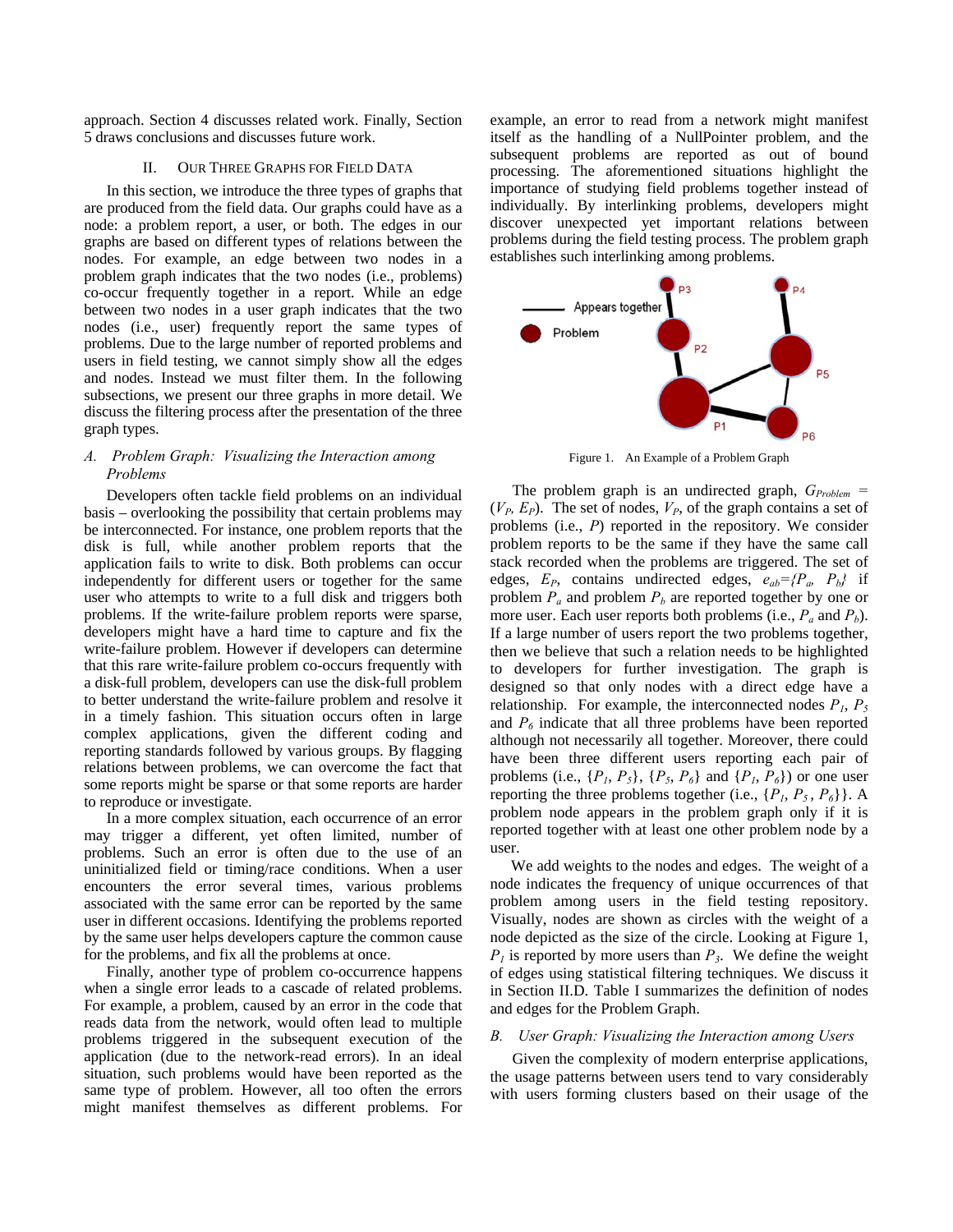application. For example, given an application for order taking and fulfillment, we would expect that at least two user clusters would arise along the two main uses of the application (i.e., order taking and fulfillment) with many sub-clusters forming based on the peculiarities of use within the two large clusters. Different clusters might also arise from commonalities across the user population. Similar characteristics such as similar hardware configuration or usage patterns (e.g., living in areas with bad wireless coverage or slow internet connections) are likely to lead users to report similar problems.

Flagging users with common problem profiles is of great value to developers. Using this knowledge about user clusters, developers could replicate specific problems and verify their fixes in an easier fashion. For instance, if most users in the order-taking department have the same problem profile, then a developer might be able to recruit a particular user to deploy additional monitoring on their installation. Developers can work closely with that user to solve a problem that affects the whole cluster of users in the ordertaking department. Furthermore, using this knowledge about user clusters, managers can optimize their planning of future field testing efforts by picking at least one representative user from each cluster to participate in the field testing for a particular software version. Given the limited number of users that are willing to participate in field testing efforts and the large number of releases that are usually tested in parallel, a field-testing manager can distribute their user base more strategically. For example, if there are three versions of the software under testing and prior field testing shows the existence of two distinct user clusters, then the manager should ensure the participation of one user from each cluster to the three tests instead of randomly picking users.



Figure 2. An Example of a User Graph

We developed the user graph to help identify such clusters. The user graph is an undirected graph, i.e.,  $G_{User}$  =  $(V_U, E_U)$ . The set of nodes,  $V_U$ , of the user graph contains a set of users (i.e., *U*) who report problems sent to the repository. The set of edges,  $E_U$ , contains an undirected edge  $e_{ab}$ ={ $u_a$ ,  $u_b$ } if users,  $u_a$  and  $u_b$ , have reported at least one common problem.

The weight of a user node represents the number of unique problems that a user reports with other users. For example a user that reports the same problem with four other users has a greater weight than a user who reports two common problems with one other user. Visually, nodes are shown as squares with the weight of a node depicted as the size of the square. Looking at Figure 2,  $User_1$  reports more problems in common with other users than *User<sub>3</sub>*. We define the weight of edges using statistical filtering techniques. We discuss it in Section II.D. Table I summarizes the definition of nodes and edges for the User Graph.

# *C. Interaction Graph: Visualizing the Relations between Problems and Users*

The interaction graph gives a global view of the results of field testing process. The graph cross references the relationship between problems and users. The interaction graph helps analyze the visualization produced by the other two graph types. For example, while the problems are not identified within the user graph, the interaction graph could be used to cross-reference the specific problems after locating a particular user base in the graph.

The interaction graph is an undirected, weighted graph,  $G_{Inter} = (V_L, E_l)$ . The set of nodes,  $V_L$ , is the union of the user set (i.e., *U*) and the problem set (i.e., *P*). Figure 3 illustrates an example of the interaction graph. The circular nodes represent problems and the square nodes represent users. The set of edges,  $E_I$ , contains an undirected edge,  $e_{ab} = {P_a}$ *User<sub>b</sub>*}, if *User<sub>b</sub>* reports a problem,  $P_a$ . For the example shown in Figure 3, *User<sub>3</sub>* and *User<sub>7</sub>* both report problems  $P_2$ and  $P_3$ .  $P_1$  is reported by *User<sub>1</sub>*, *User<sub>2</sub>* and *User<sub>3</sub>*.



Figure 3. An Example of an Interaction Graph

The weight of a user node captures the number of unique problems reported by the user. Visually, the weight of a user node is shown as the size of the square node. The weight of a problem node reflects the frequency of the problem occurred during the field testing. Visually, the problems are depicted as circles with the weight of a node illustrated as the size of the circle. As depicted in Figure 3,  $User_8$  reports more problems than *User<sub>1</sub>*. Problem  $P_2$  occurs more frequently than problem  $P<sub>l</sub>$ . We define the weight of edges using statistical filtering techniques. We discuss it in Section II.D. Table I summarizes the definition of nodes and edges for the Interaction Graph.

### *D. Statistical Filtering and Weighting*

Showing all the users and problems that exist in a field testing repository would lead to very complex graph with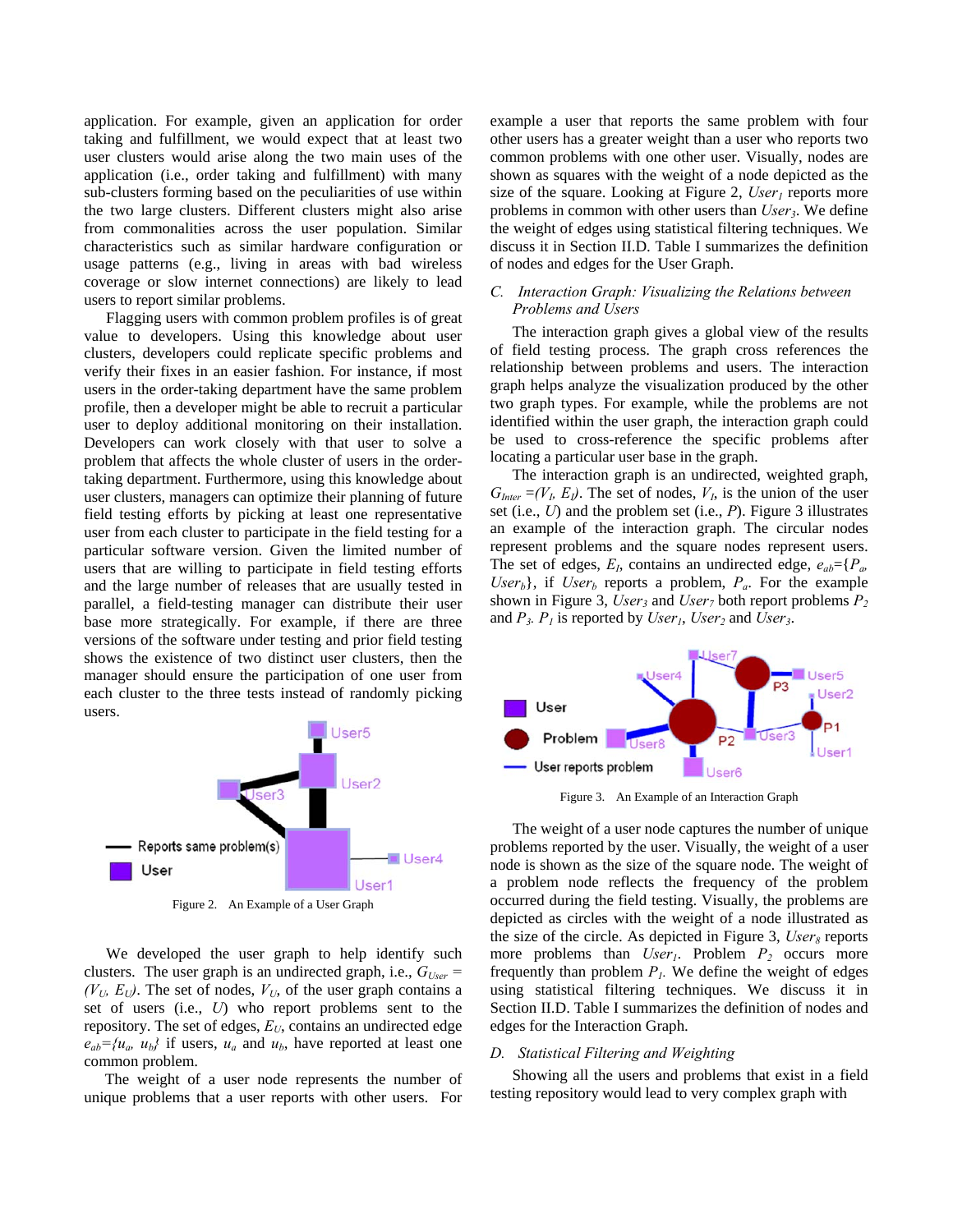| Graph                | <b>Entity</b> | <b>Entity type</b>                     | Weight                                                                                                                                       | <b>Filtering</b>                                                      |
|----------------------|---------------|----------------------------------------|----------------------------------------------------------------------------------------------------------------------------------------------|-----------------------------------------------------------------------|
| Problem<br>Graph     | Node          | Problem                                | The number of different users who report the<br>problem at least once in the repository                                                      | Must co-occur with at least one<br>other problem after edge filtering |
|                      | Edge          | Both problems co-occur                 | Statistical weight (see section II.D)                                                                                                        | Statistical filtering (see section II.D)                              |
| User<br>Graph        | Node          | User                                   | The number of unique problems that a user<br>has in common with other users                                                                  | Must report a single problem after<br>edge filtering.                 |
|                      | Edge          | Both users report the<br>same problems | Statistical weight (see section II.D)                                                                                                        | <b>Statistical filtering</b><br>(see section II.D)                    |
| Interaction<br>Graph | Node          | Problem. User                          | <b>Problem:</b> The number of times a problem is<br>reported by any user<br><b>User:</b> The number of unique problems<br>reported by a user | Same as above for problem and user<br>nodes                           |
|                      | Edge          | User reports the Problem               | Statistical weight (see section II.D)                                                                                                        | <b>Statistical filtering</b><br>(see section II.D)                    |

TABLE I. SUMMARY OF THE THREE TYPES OF GRAPHS

high over plotting. Therefore we chose to filter the edges and nodes in the created graph. Traditionally such filtering is performed by showing edges which are above a particular threshold. For example, we could show edges between nodes which exhibit a co-occurrence relation 70% of the time or based on basic counts (e.g. 70 times). Instead we choose to perform statistical filtering given the large size of the data.

The goal of our **statistical filtering** is to only show edges that do not simply occur due to chance, instead we want to show edges that indicate statistically significant relations (i.e., association). We perform a chi-square  $(\chi^2)$ test on each edge and filter edges in all graphs based on the results of the test [9]. Table II shows the 2x2 contingency table used to calculate the chi-square value. The same approach is used for all three graphs. For example, in the problem graph, the cell  $(P_a, P_b)$  counts the frequency (i.e.,  $f_1$ ) where problems  $P_a$  and  $P_b$  appear together for any users. The cell  $(P_a, \neg P_b)$  counts the number of times (i.e.,  $f_2$ ) that problem  $P_a$  occurred but not problem  $P_b$  for a user. The cell  $(\neg P_a, P_b)$  counts the number of times (i.e., *f<sub>3</sub>*) that problem  $P_b$  occurs but not problem  $P_a$ . The cell  $(\neg P_a, \neg P_b)$  denotes the total number of times  $(i.e., f_4)$  that neither problem is reported.  $\chi^2$  is calculated using formula (1). Looking at the chi-square  $(\chi^2)$  statistics distribution tables, we use a chisquare value of 5.99 to filter edges, indicating that we are 95% confident (i.e., p value<0.05) about the statistical validity of a shown edge.

Edges are given a **statistical weight** if it satisfies the conditions of statistical filtering (i.e., are statistically significant enough to be shown). The statistical weight of an edge is calculated using the *phi* measure [5]. The value of *phi* measures the strength of the relationship regardless of the sample size. It was chosen primarily to normalize the edge thickness in a given sample so that no edge would detract from the graph. It is based on the chi-squared test as shown in formula (1). The value of *phi* is computed using formula (2). A value of 0 for *phi* means that there is no association between two nodes (e.g., problems) and a value of 1 indicates a perfect association (i.e. both nodes always co-occur). Therefore, thick edges for any graph display *phi* values close to 1. The *phi* value is statistically significant when the  $\chi^2$  value is greater or equal to 5.99 (i.e., p< 0.05). We filter the edges if the weight of the edges is not statistically significant. Thin edges indicate low *phi* values meaning that the minimal statistical significance.

TABLE II. 2X2 CONTINGENGY TABLE

|  |  | $=\frac{(f_1f_4-f_2f_3)^2(f_1+f_2+f_3+f_4)}{(f_1+f_2)(f_3+f_4)(f_2+f_4)(f_1+f_3)}$ |  |  |  |  |  |
|--|--|------------------------------------------------------------------------------------|--|--|--|--|--|
|  |  |                                                                                    |  |  |  |  |  |
|  |  |                                                                                    |  |  |  |  |  |

 $f_1, f_2, f_3$ , and  $f_4$  are the frequencies of two independent events (e.g., *problems) that appear for different cases listed in Table IIF.* 

$$
phi = \sqrt{\frac{(\chi^2)}{(f_1 + f_2 + f_3 + f_4)}}
$$
 (2)

 $x^2$  is the chi squared value calculated in formula (1).  $f_1, f_2, f_3$ , *and f4 are the frequencies of the two independent events as described in Table II.*

#### III. CASE STUDIES

To demonstrate the benefits of using our proposed graphs, we performed a case study using four test versions of a large scale enterprise software application used by millions of users worldwide for communication. The application is written in the Java programming language. Table III shows descriptive statistics for each version. The data collected for this study was gathered over the course of 30 days within a field test of each version. To ease the comparison of problems of each version, identical problems appearing in any of the four versions are assigned the same identifier.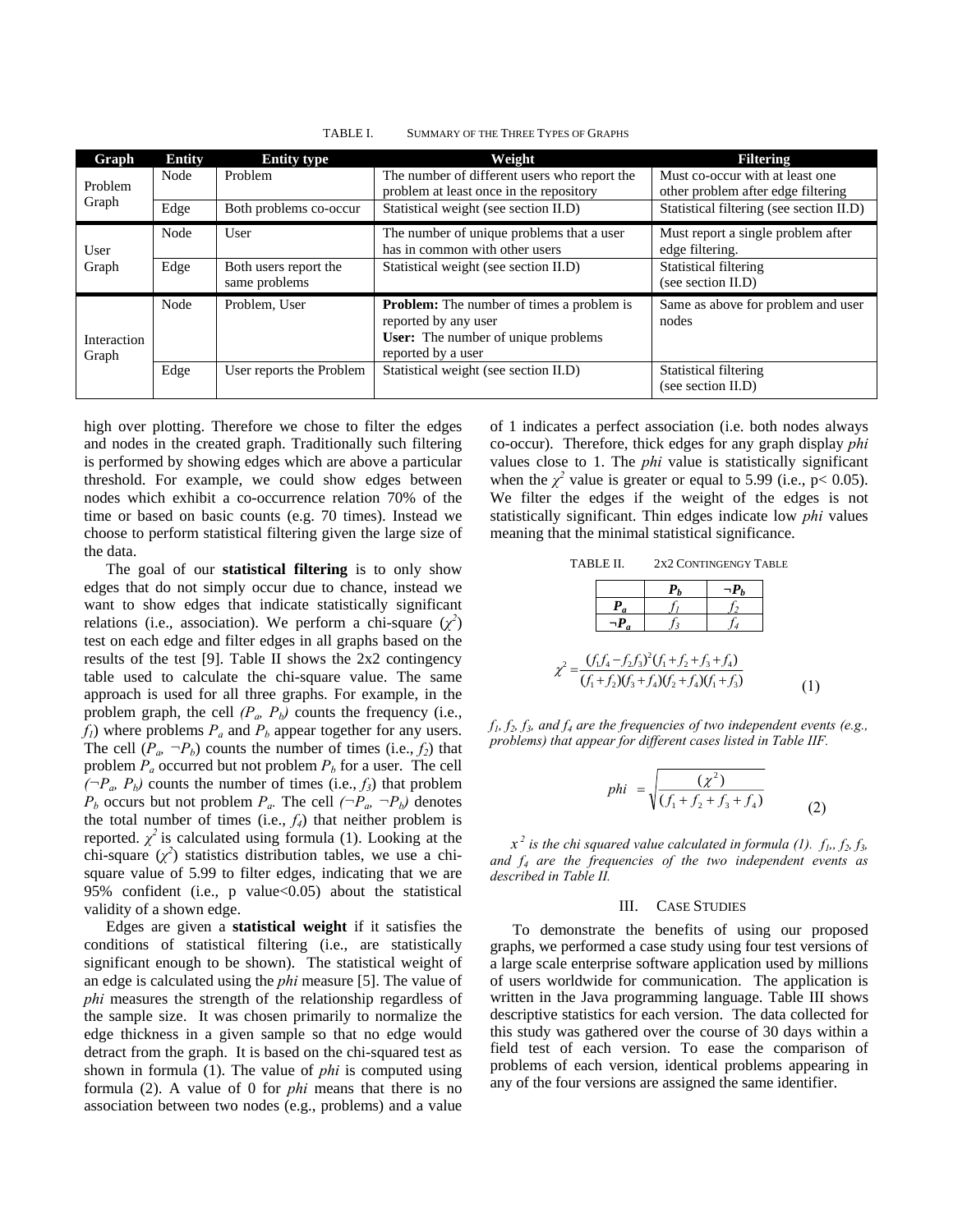The objective of this case study is to identify if there are any significant differences or trends among the four versions of the application. We built a prototype tool that can automatically analyze the three types of graphs to identify patterns common in all versions. Due to space constraints, we only display results for versions A and D. Both versions have the highest number of users and reported problems. We also report on the accuracy of our automated pattern identification approach.

| <b>Version</b> | #<br>of Users | # of Reported Problems |
|----------------|---------------|------------------------|
|                | 367           | 342                    |
|                |               | 81                     |
|                | 206           | 143                    |
|                |               |                        |

TABLE III. STATISTICS FOR THE FOUR STUDIED FIELD TESTS

### *A. Steps for Identifying Patterns from the Graphs*

Our prototype tool automatically generates the three types of graphs and identifies patterns in the following steps:

- 1. For all versions, we use our prototype tool to automatically analyze each problem report to determine the user who reported the problem and to determine similar problems using the reported call stacks. We also identify similar problems across all the studied versions.
- 2. We generate the edges between each user and problem. We apply statistical filtering and weighting of the edges as described in Section II.D and summarized in Table I. We filtered nodes which no longer have edges attached to them.
- 3. We visualize the graphs using a spring-based layout algorithm that is built in the GUESS (Graph Exploration System) [4]. GUESS is a system and language for visualizing and manipulating graph structures. GUESS accepts command scripts, which help highlight identified patterns from the data set. For example, Figures 4a), 6a), and 7a) are the three types of graphs visualized for version A after statistical filtering.
- 4. Our prototype tool automatically identifies the patterns in the data set. The prototype tool is built using GUESS commands to look for certain characteristics, such as the number of edges attached to a node and the thickness of edges. Such characteristics enable the automatic detection of instances of the patterns in the graphs. For example, to find strongly interconnected problems in the problem graph, the prototype tool isolates problems that have the thickest edges connecting them compared to other adjoining problem nodes. Looking at Figure 4, Figures 4b) and 4c) shows instances of two patterns from the visualization of version A in Figure 4a). Similarly instances of patterns in version D are depicted in Figure 5b) and 5c) based on Figure 5a).

### *B. Identified Patterns*

We automatically identify five patterns common to all four versions using the three types of graphs. We summarize the patterns using the following template:

- **Symptom:** describes the characteristics of the pattern in the graphs which first caught our attention.
- **Examples:** show examples from the studied application.
- **Significance:** explains the benefits of identifying the pattern.

### *B.1 Interconnected Problems*

**Symptom.** This pattern is found in the problem graphs. The pattern is characterized by a thick (i.e., statistically significant) edge connecting adjacent problem nodes. The sizes of connected nodes can vary. This indicates that one problem is reported soon after another problem, suggesting a chain reaction. More than two problem nodes can be interconnected with thick edges. This indicates a longer chain effect among the interconnected problems.

**Examples.** Figure 4b) shows the identified interconnected problems pattern for version A. In the graph, we found that problem pairs  $\{P_2, P_{16}\}\$  and  $\{P_{35}, P_{41}\}\$  are separate examples of the interconnected problems pattern with their thick edges between each of the two node pairs. Similarly, Figure 5b) visualizes the interconnected problems pattern recognized in version D. For example in Figure 5b), the interconnected problems pattern is exhibited by the thick edges, such as  $\{P_{365}, P_{366}\}$  and  $\{P_{702}, P_{708}\}$ . The node size indicates the frequency of the problem being reported by different users. If the problems are not frequently reported, fixing such interconnected problems might not be a high priority. For example, as illustrated in Figure 5b), the node sizes of problems *P365* and *P366* are much bigger than other problems*.* Therefore, fixing problems *P365* and *P366* is a higher priority than fixing problems  $P_{702}$  and  $P_{708}$  because *P365* and *P366* are reported by a larger number of users.

**Significance.** Examining a particular problem might prove difficult to replicate or fix. However, that problem might co-occur frequently with another problem. For example, due to a chaining effect one problem might always be followed by another problem meaning one problem cannot occur without the other occurring first. Problems that are intertwined in this fashion indicate a series of chain effects that eventually lead to a final problem. It is desirable to find these patterns to eliminate the initial problem so it cannot propagate.

### *B.2 Near Duplicate Problems*

**Symptom.** This pattern is recognized in the problem graphs. It is characterized by large problem nodes that have many smaller problem nodes attached to them. In effect the large node and its smaller neighboring nodes are essentially the same problem (i.e., they are nearly duplicates of each other). However, when users alter their usage slightly, the two problem reports are recognized as different problems.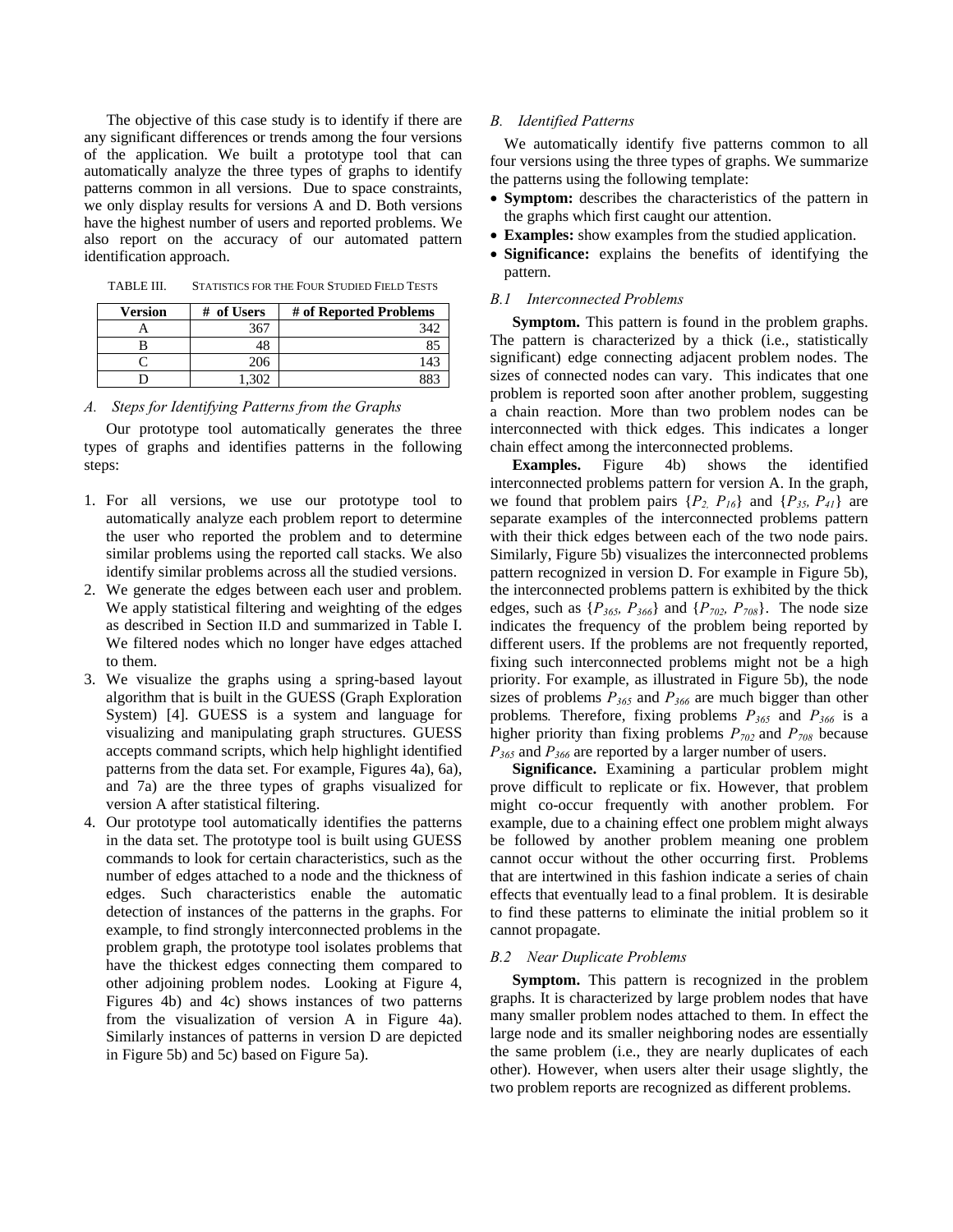

Figure 5. Visualization of the Problem Graphs for Version D.

**Examples.** Figures 4c) and 5c) show the near duplicate problem patterns identified from both versions. For example, looking at Figure 4c), *P3, P16, P48* and *P406* represent nodes with the duplicate problems. Such problem nodes have smaller nodes that branch off them. Similarly, the problem graph of version D, shown in Figure 5c), has instances of this pattern which centers around the problem nodes, such as  $P_{101}$ ,  $P_{208}$  and  $P_{366}$  and  $P_{687}$ .

**Significance.** Often during field testing, a set of problems are reported infrequently. Through close investigation, we might determine that the set of problems is a special case of a frequently-occurring problem (i.e., the near duplicates of each other). In this case, it is desirable to assign the investigation of both problems to the same developer.

### *B.3 Distinct User Cluster*

**Symptom.** This pattern is found in the user graph. It is characterized with large clusters of user nodes that are tightly connected. The clusters are formed by applying the spring-based layout algorithm which groups the user nodes with stronger association closer. The statistical filtering and weighting described in Section II.D ensure that the clusters are statistically significant and not simply due to chance. The clusters are visually identified from the user graph.

**Examples.** Figure 6 shows the user graph for both versions. We note that each version manifests its own distinct clusters of user nodes. Version A has a large central cluster (i.e., cluster 1) with several splinter clusters. It indicates that the majority of users report the same set of problems and are indistinguishable by the problems they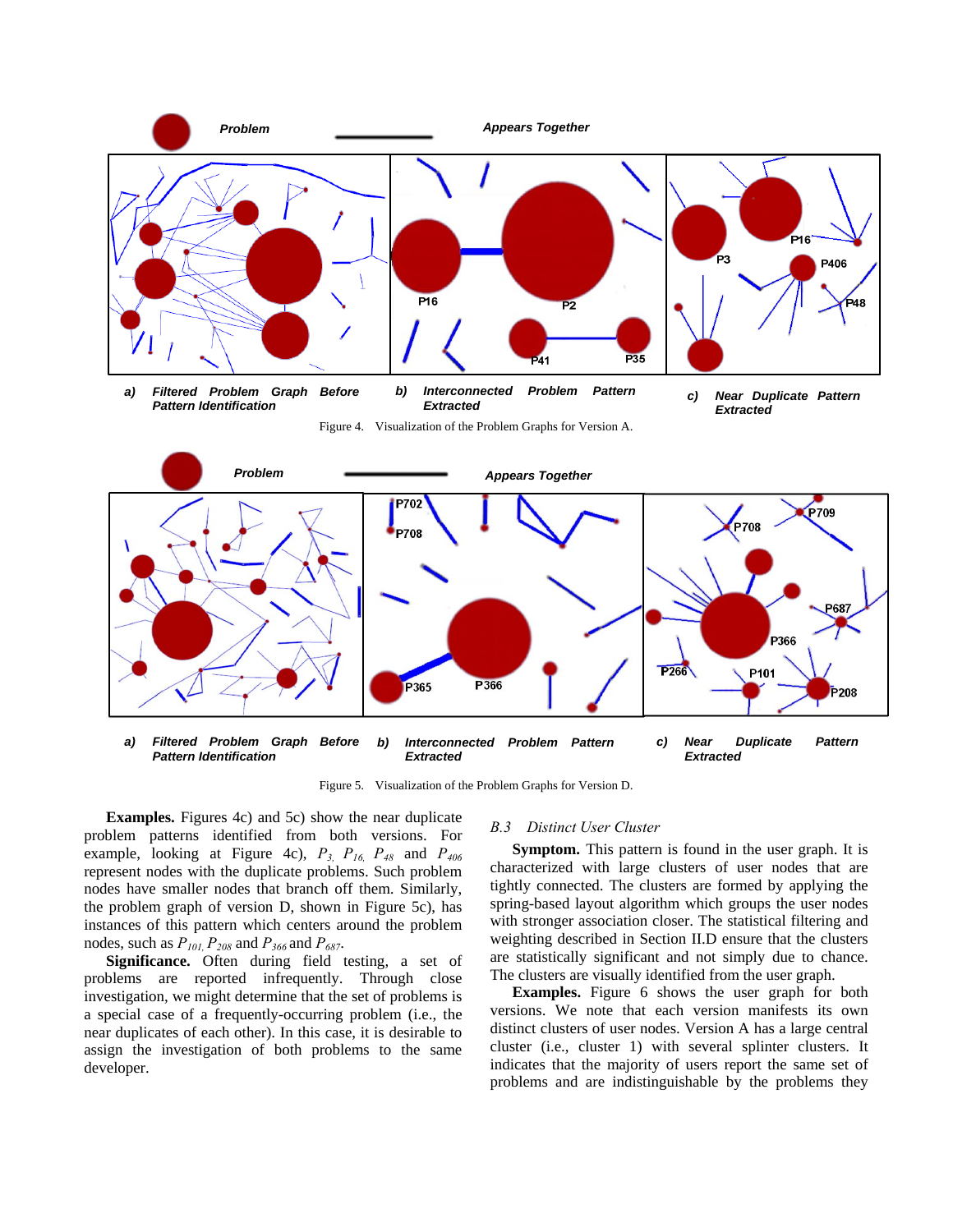

*a) User graph for Version A b) User graph for Version B* 

Figure 6. Visualization of the User Graphs for Both Versions.

report. Version D has six more distinctive clusters. It shows that the problems among users are more distinctive.

**Significance.** Identifying user clusters based on common problem profiles helps practitioners in the management of problems through interviews and additional instrumentation. Furthermore, the representative users could be used to replicate problems and verify fixes before they are deployed more widely during the field testing. The identification of user clusters could also help managers in planning future field testing efforts. Managers can ensure that each field test run has representative users from each cluster to guarantee a wider and more general testing of an application.

### *B.4 Distributed Problem Coverage*

**Symptom.** This pattern is uncovered by analyzing the interaction graph. It is characterized with a problem node having a large number of adjoining user nodes. To prioritize the fixing of problems, we identify the problems reported by a large number of users. If a problem node is attached to a large number of user nodes, it presents a wide spread problem. The thicknesses of the edges show the distribution of the problem occurrence across the users. If we can identify a very thick edge to a particular user, this indicates that this problem primarily occurs for that user. If a problem node is attached to a small number of user nodes, the problem is not widely spread. Part of the analysis also involves examining the users who report the problem to determine if they report a large number of problems.

**Examples.** Figures 7b) and 8b) show the distributed problem coverage patterns identified from the interaction graph for versions A and D respectively. Looking at the graph for version A depicted in 7b), we note several instances of this pattern, such as the clusters around the problems, *P16, P406*, and *P408*. For example, problem, *P16* and *P408* are reported by almost the same set of users. The interaction graph of version D illustrated in Figure 8b) current field testing efforts and the planning of future efforts. Developers can work closely with representative users of clusters to gain a better understanding of their

contains many instances of this pattern, such as the clusters around the problem nodes,  $P_{81}$ ,  $P_{172}$ ,  $P_{183}$ ,  $P_{232}$ ,  $P_{422}$ ,  $P_{676}$ , and *P678*. As a result, these problems are good candidates to fix first.

**Significance.** Prioritizing which problems to address first is often a complex decision involving the criticality of the problem and its widespread impact on the user base. Given two problems that occur frequently, it is often desirable to fix problems that impact a larger number of users evenly. Counting the number of users that encounter the problem is a good metric. However, the metric fails to capture the frequency of the occurrence of the problem. For example, given a problem which occurs 100 times, it could be the case that the problem occurs 80 times for a single user and very infrequently for another 20 users. Or it could be that the problem occurs evenly across the 21 users. A visualization that shows this distribution help in the prioritization of problems. Moreover we must consider each user that has this problem in the context of the other problems. Referring back to our previous example of a user with a problem being reported 80 times, if we notice that this user is reporting a large number of other problems, it might be the case that this user's installation or environment has issues and that the problem is not as frequently occurring as we thought.

### *B.5 Distributed User Coverage*

**Symptom.** This pattern shows up in the interaction graph with a large user node having many adjoining problem nodes. This pattern appears visually as a star-like shape with a center user node and problems radiating out of that user node.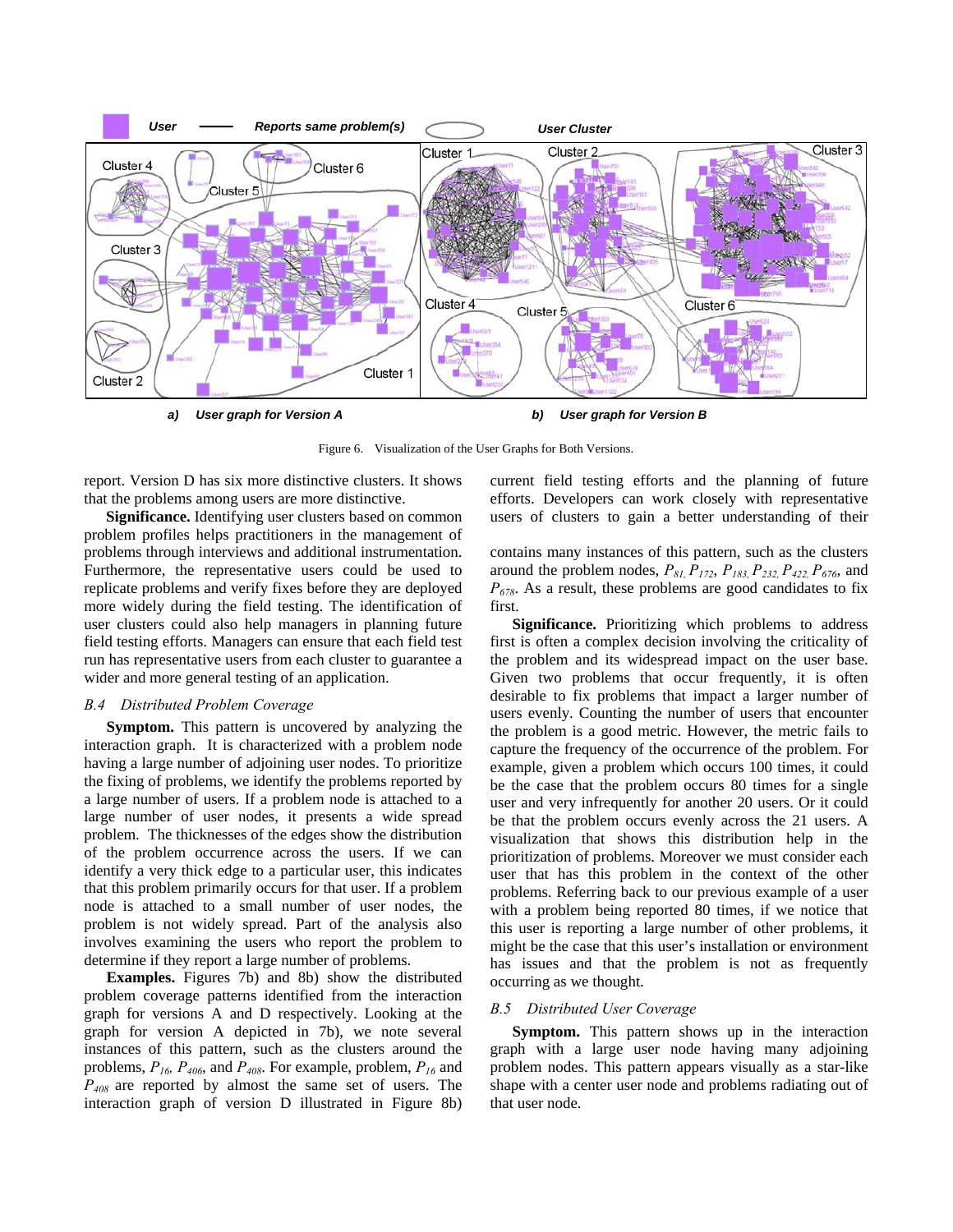

Figure 7. Visualization of the Interaction Graph for Version A.



Figure 8. Visualization of the Interaction Graph for Version D

**Examples.** Figures 7c) and 8c) show the distributed user coverage patterns extracted from both versions. As illustrated in Figure 7c) for version A, the clusters around user nodes, *User<sub>10</sub>*, *User<sub>258</sub>*, *User<sub>717</sub>*, *User<sub>785</sub>*, and *User<sub>918</sub>*, are examples of this pattern. Similarity, Figure 8c) for version D contains many instances, such as the clusters around user nodes, *User<sub>76,</sub> User<sub>140</sub>, User<sub>259,</sub> User<sub>515</sub> and User571*.

**Significance.** Users reporting a large number of problems are ones that developers should examine closer. The user graph shows such users as large nodes. However, the mapping from the user to specific problems is not visible in the user graph. We want to better understand the distribution of problems generated by a particular user. In the same way we examine the distribution of a particular problem across different users. By exploring these users, we can then study if their applications are misconfigured and whether their results should be ignored. Or if they are facing a large number of problems and are ideal users to work with closely. In essence, this pattern helps reduce the time of developers in finding good testing candidates.

# *C. Accuracy of our Pattern Identification Approach*

We manually verified the accuracy of the identified patterns for all four versions. We hope to achieve high accuracy so we can reduce the time wasted by developers as they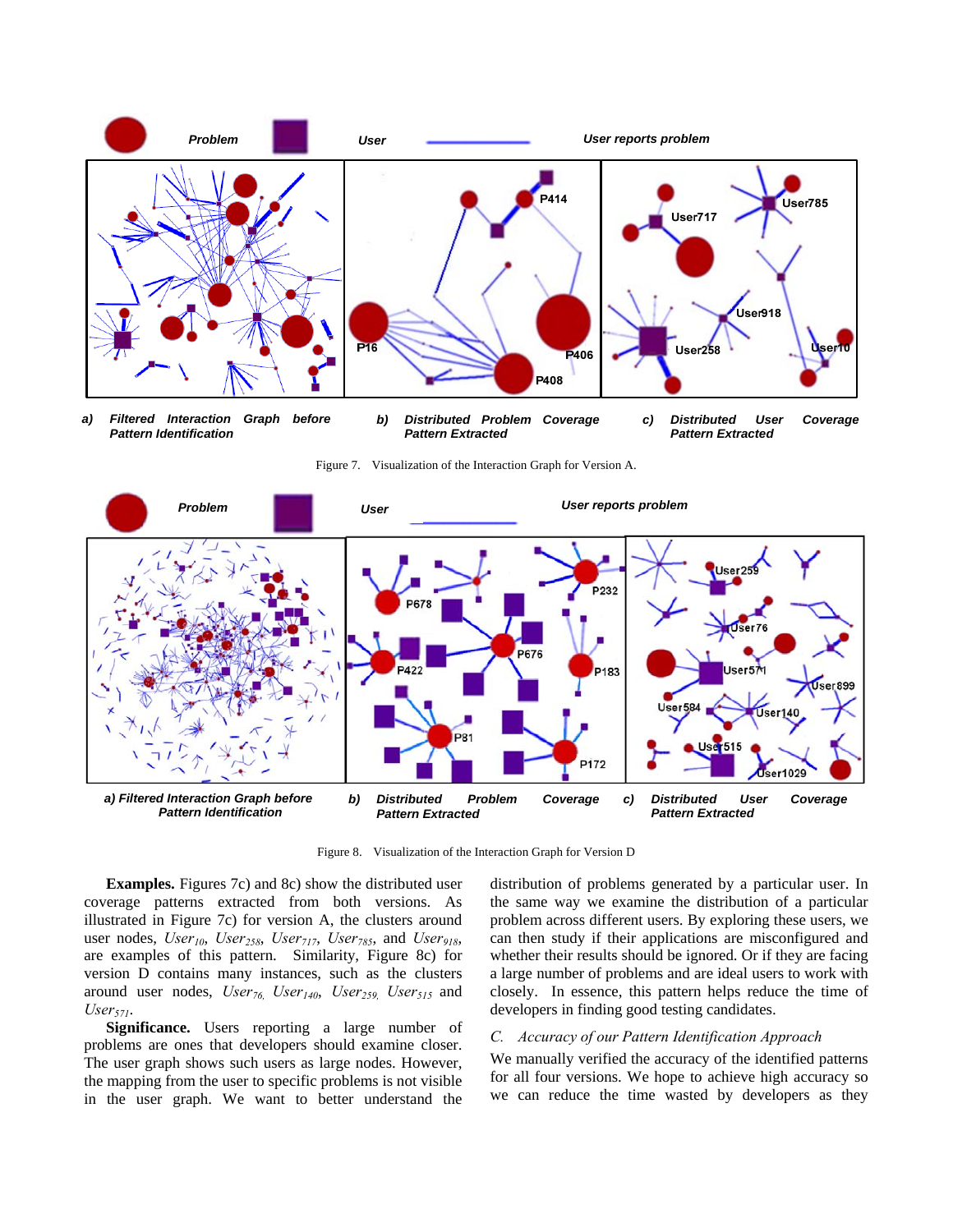| <b>Version</b>           | <b>Interconnected</b><br><b>Problem</b> |                   | Near duplicate problem |                   | <b>Distinct User Clusters</b>                     |                   | <b>Distributed Problem</b><br>Coverage |                   |
|--------------------------|-----------------------------------------|-------------------|------------------------|-------------------|---------------------------------------------------|-------------------|----------------------------------------|-------------------|
|                          | <b>Accuracy</b>                         | # of<br>instances | Accuracy               | # of<br>instances | Probability<br>of locating<br><i>alternatives</i> | # of<br>instances | Accuracy                               | # of<br>instances |
| A                        | 70%                                     | 12                | 70%                    | 10                | 92%                                               |                   | 100%                                   |                   |
| B                        | 69%                                     | 13                | N/A                    | N/A               | 100%                                              |                   | 100%                                   |                   |
| $\overline{\phantom{0}}$ | 57%                                     | -                 | 50%                    |                   | 98%                                               |                   | 100%                                   |                   |
|                          | 68%                                     | 22                | 60%                    | 15                | 89%                                               |                   | 100%                                   | 14                |

TABLE IV. STATISTICS VALIDATION OF PATTERNS FORM PROBLEM AND USER GRAPHS

explore the identified patterns. For each problem report (i.e., node), we check its stack trace, source code, bug reports, change logs and severity reports to identify the logical relations among problems, among users and between users and problems. For example, to verify the interconnected problems pattern, we manually check the call stack associated with each of the problems (i.e. nodes shown in the problem graphs), to see if the problems are considered to be interconnected problems. For each type of patterns except the distinct user cluster pattern, the accuracy measures the percent of correctly identified instances of a pattern over the total number of identified instances. Due to the large number of users appearing in some of the user clusters, it is not feasible to manually review the logs for each user. We randomly select a percentage of the users from a cluster to verify if there exists another user which could serve as a replacement for problem replication. For clusters larger than 60 users, we test 10% of users, 30% for clusters with the size between 30 and 60, and 50% for clusters less than 30 users. We then calculate the average probability of locating alternatives in the same cluster. Table IV summarizes the results of the evaluation. We do not measure the recall for the identified patterns since measuring the recall requires knowing the total number of instances for each pattern. We would need to manually check every pair of nodes for each pattern. This is unfeasible task given the large size of the data.

Table IV shows that approximately 66% of the instances of the interconnected problems pattern are verified to be related. Some interconnected problems were found not to be related after manual verification. For example, examining the stack trace we find that the problem was due to two different unrelated modules, but coincidentally, the problems occurred with comparative frequency and time.

We found that on average 60% of identified near duplicate problems were manually verified to be duplicates. The misidentified duplicates problems are often connected to a central problem without sufficient similarity. For example, the misidentified duplicate problems are connected to the central problem, but have very different functionality.

For the distinct user cluster pattern, the average probability of locating alternative users in the same cluster is high for all four versions. Nevertheless, users in the same cluster do not always report the exact same set of problems to each other. Therefore, a given problem reported by one user may not be reported by a user who is randomly picked from the set of the connected users in the cluster.

Our prototype tool can accurately locate the distributed problem coverage pattern with 100% accuracy. To verify the accuracy of the identified instances of this pattern, we compare the identified problems with the high severity reports that are filed during the development of these versions. We found that all problem nodes map to high severity reports.

To verify the accuracy of the identified distributed user coverage pattern, we would need detailed information about each user's configuration so we can determine the rationale for the user reporting such large variety of problems. Unfortunately, such information is not available in our data set. Therefore we are not able to verify the accuracy of the distributed user coverage pattern.

# IV. RELATED WORK

Studying the operational distribution of a program is an important and practical area of research proposed by Musa [11]. Different users exercise different subsets of the features provided by an application. User profiles can be built by instrumenting the in-field use of an application. These profiles can be used to compare different users using various similarity and dissimilarity metrics (e.g. [2] and [10]). Using this knowledge one can reduce the number of test cases and determine similar user groups. When studying large distributed software applications, detailed instrumentation is not feasible due to the high overhead. Such detailed instrumentation consumes extensive resources and produces a large amount of data which is challenging to transmit back to central repositories for further analysis. In our work we analyze the already-collected data, the in-field problem reports, to derive an approximation of the operational distribution of an application (i.e., its problem profile). In contrast to an operational profile, users with different usage patterns might not have the same problems.

Various approaches are used to study and compare different profiles. Sarbu *et al.* [15] use techniques to profile device driver behavior using temporal metrics obtained for I/O traffic characterization. They aim to improve testing on real-life workloads and test their technique on actual Windows drivers. Dickinson et al. [3] use clustering analysis techniques to study the relation between different operational profiles (e.g., users) using mathematical